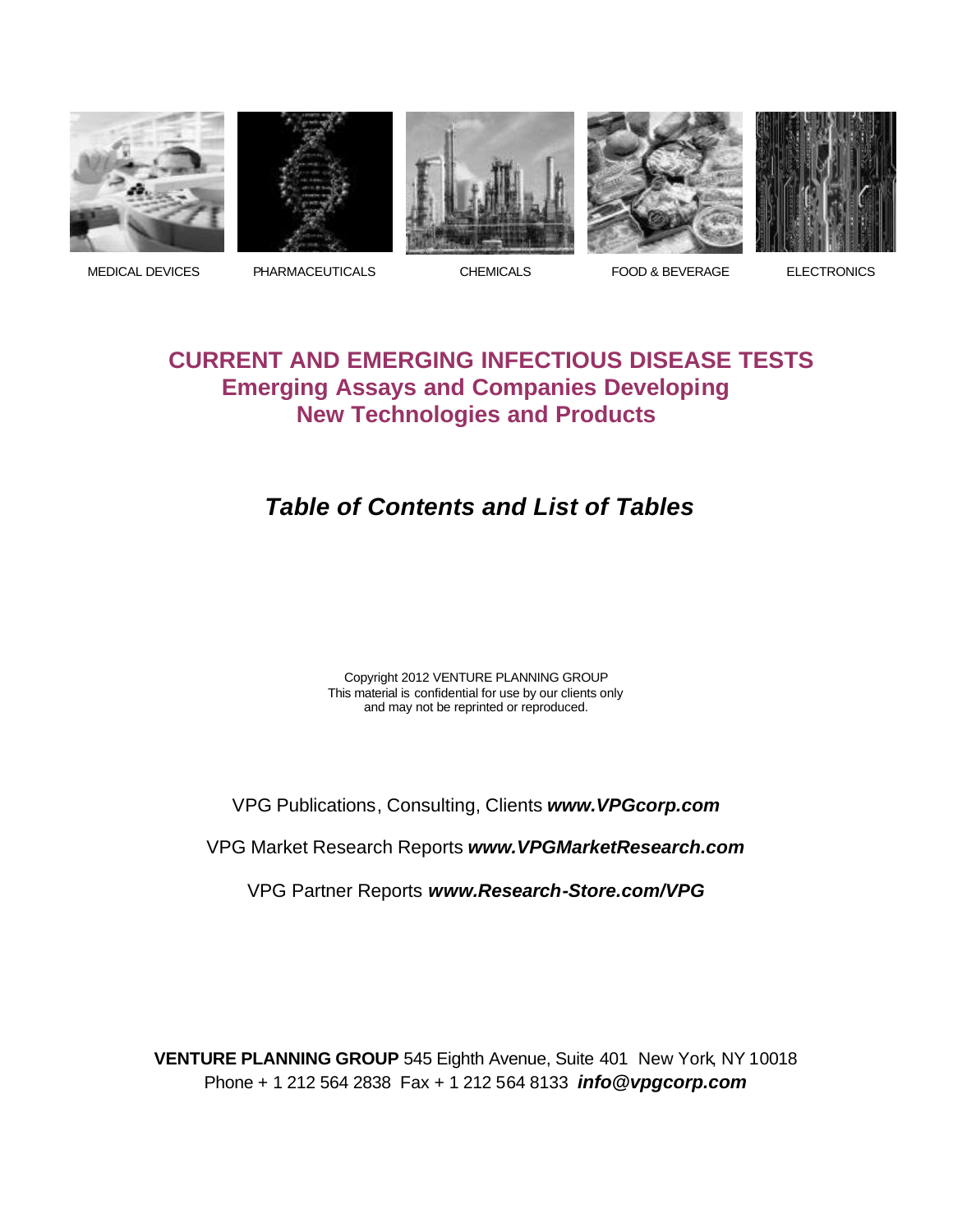### **CURRENT AND EMERGING INFECTIOUS DISEASE TESTS Emerging Assays and Companies Developing New Technologies and Products**

### **Table of Contents**

#### **1.** AIDS

- a. Background
- b. Diagnostic Tests
- c. Vaccines and Drugs
- **2.** Adenovirus
	- a. Background
	- b. Diagnostic Tests
	- c. Vaccines and Drugs
	- d. Adeno-Associated Viruses(AAV)
- **3.** Aeromonas
	- a. Background
	- b. Diagnostic Tests
	- c. Vaccines and Drugs
- **4.** Anthrax/Bacillus Anthracis
	- a. Background
	- b. Diagnostic Tests
	- c. Vaccines and Drugs
- **5.** Arboviruses
	- a. Background
	- b. Diagnostic Tests
	- c. Vaccines and Drugs
- **6.** Babesiosis
	- a. Background
- **7.** Bacillary Epithelioid Angiomatosis (BEA)
	- And Other Bartonella (Rochalimaea)
	- a. Background
	- b. Diagnostic Tests
	- c. Vaccines and Drugs
- **8.** Blastocystis Hominis
	- a. Background
	- b. Diagnostic Tests
	- c. Vaccines and Drugs
- **9.** Brucella
	- a. Background
	- b. Diagnostic Tests
	- c. Vaccines and Drugs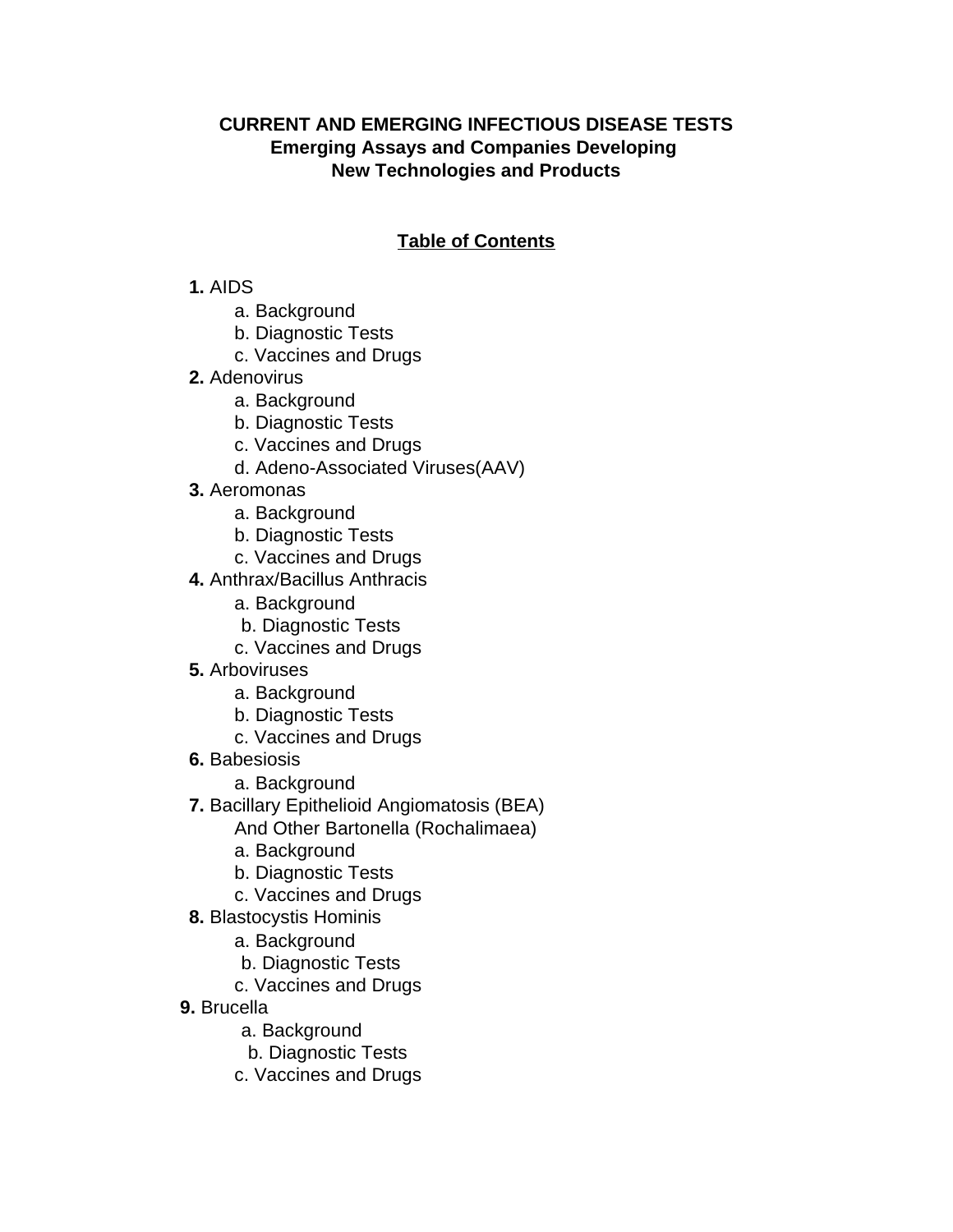- **10.** Campylobacter
	- a. Background
	- b. Diagnostic Tests
	- c. Vaccines and Drugs
- **11.** Candida
	- a. Background
	- b. Diagnostic Tests
	- c. Vaccines and Drugs
- **12.** Chagas Disease
	- a. Background
- **13.** Chancroid
	- a. Background
	- b. Diagnostic Tests
	- c. Vaccines and Drugs
- **14.** Chlamydia
	- a. Background
	- b. Diagnostic Tests
	- c. Vaccines and Drugs
- **15.** Clostridium Difficile
	- a. Background
	- b. Diagnostic Tests
	- c. Drugs and Vaccines
- **16.** Coronaviruses
	- a. Background
	- b. Diagnostic Tests
	- c. Vaccines and Drugs
- **17.** Coxsackieviruses
	- a. Background
	- b. Diagnostic Tests
	- c. Vaccines and Drugs
- **18.** Creutzfeldt-Jakob's Disease
	- a. Background
	- b. Diagnostic Tests
	- c. Vaccines
- **19.** Cryptosporidium Parvum
	- a. Background
	- b. Diagnostic Tests
	- c. Vaccines and Drugs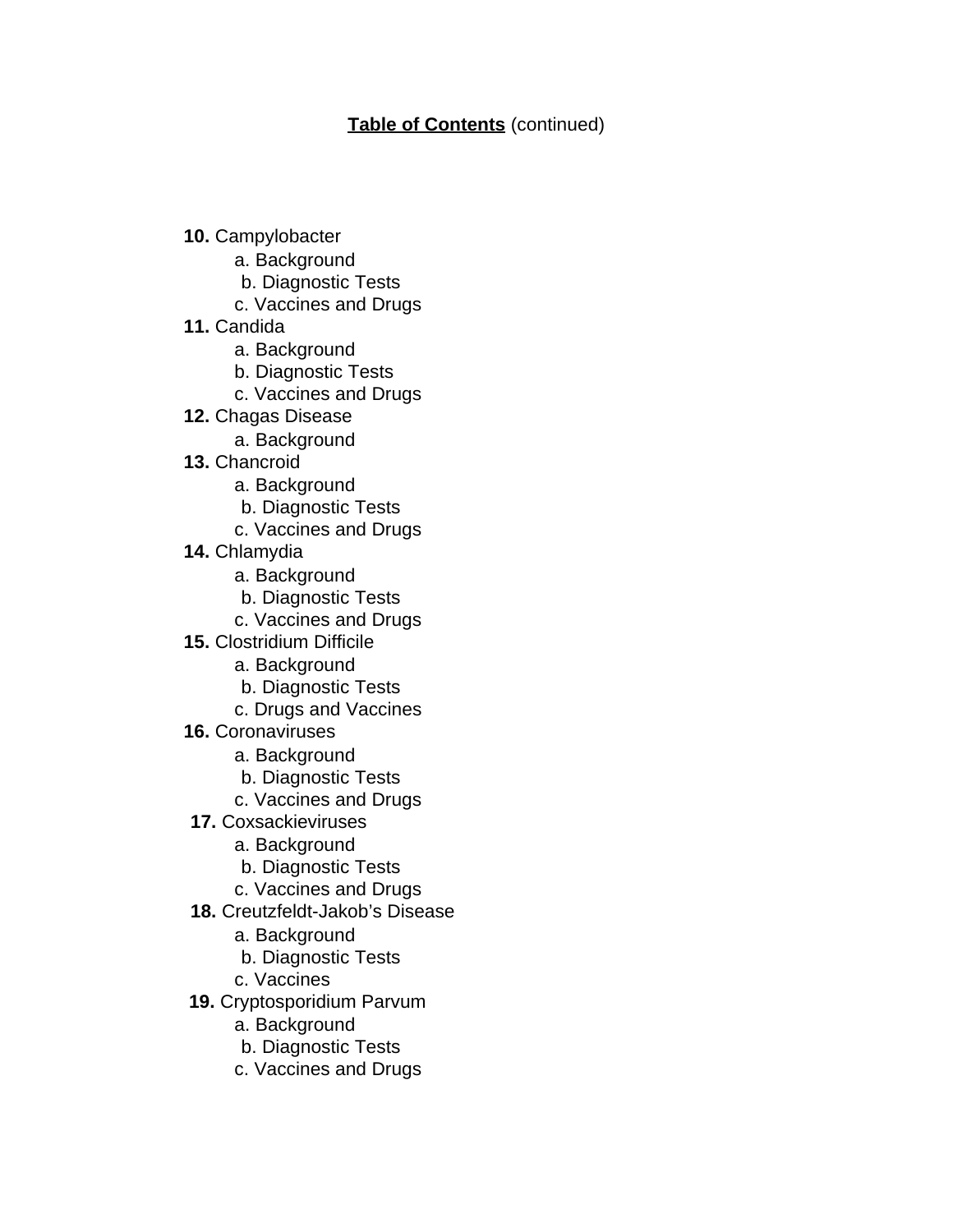- **20.** Cyclospora Cayetanensis
	- a. Background
	- b. Diagnostic Tests
	- c. Vaccines and Drugs
- **21.** Cytomegalovirus
	- a. Background
	- b. Diagnostic Tests
	- c. Vaccines and Drugs
- **22.** Ebola Virus
	- a. Background
	- b. Diagnostic Tests
	- c. Vaccines and Drugs
- **23.** E. Coli
	- a. Background
	- b. Diagnostic Tests
	- c. Vaccines and Drugs
- **24.** EchoVirus
	- a. Background
	- b. Diagnostic Tests
	- c. Vaccines and Drugs
- **25.** Encephalitis
	- a. Background
	- b. Diagnostic Tests
	- c. Vaccines and Drugs
- **26.** Enteroviruses
	- a. Background
	- b. Diagnostic Tests
	- c. Vaccines and Drugs
- **27.** Epstein-Barr Virus
	- a. Background
	- b. Diagnostic Tests
	- c. Vaccines and Drugs
- **28.** Giardia Lamblia
	- a. Background
	- b. Diagnostic Tests
	- c. Vaccines and Drugs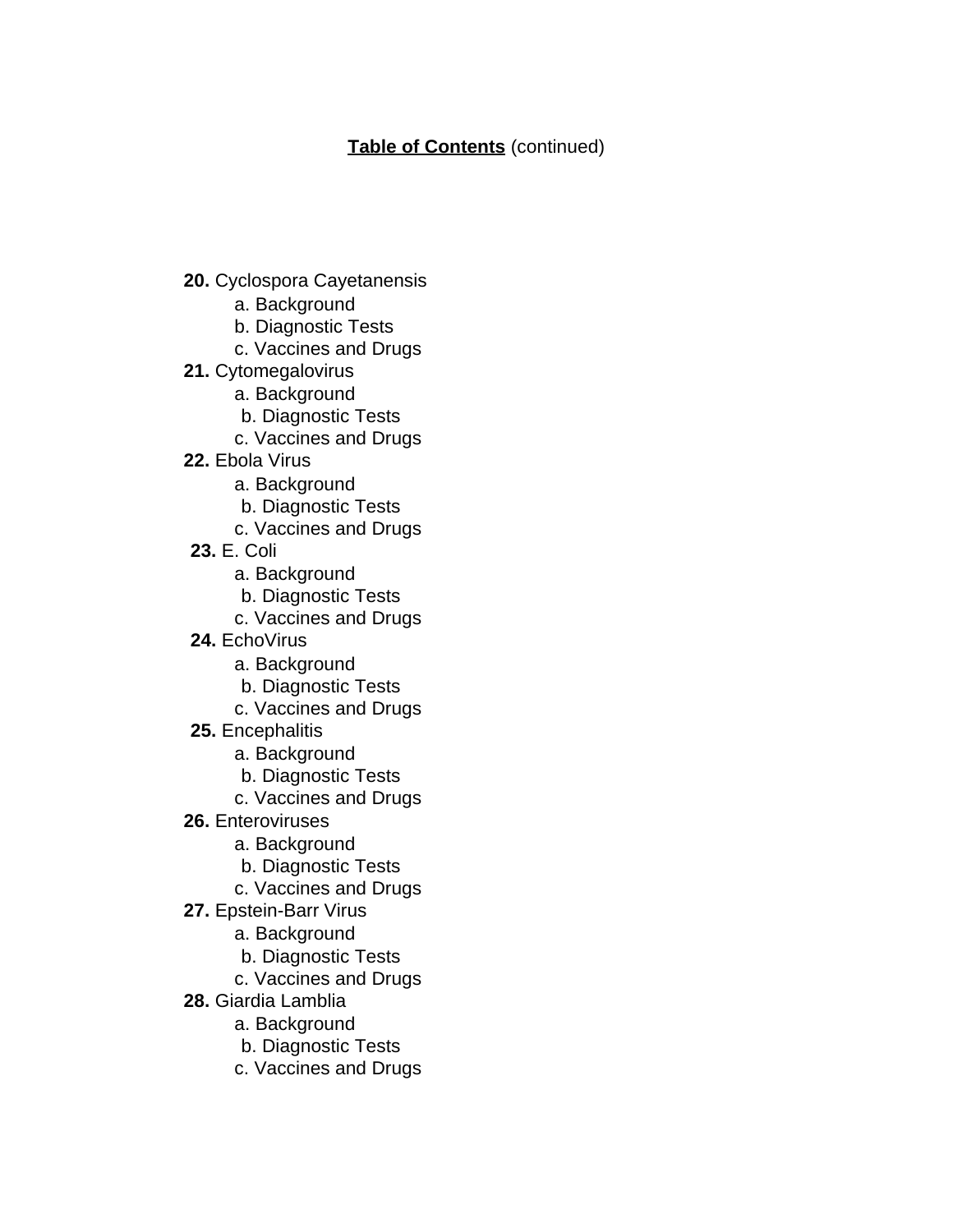- **29.** Gonorrhea
	- a. Background
	- b. Diagnostic Tests
	- c. Vaccines and Drugs
- **30.** Granuloma Inguinale
	- a. Background
	- b. Diagnostic Tests
	- c. Vaccines and Drugs
- **31.** Hantavirus
	- a. Background
	- b. Diagnostic Tests
	- c. Vaccines and Drugs
- **32.** Helicobacter Pylori
	- a. Background
	- b. Diagnostic Tests
	- c. Vaccines and Drugs
- **33.** Hepatitis
	- a. Background
	- b. Hepatitis A
	- c. Hepatitis B
	- d. Hepatitis C
	- e. Vaccines and Drugs
- **34.** Herpes Simplex Virus
	- a. Background
	- b. Diagnostic Tests
	- c. Vaccines and Drugs
- **35.** Human Herpes Virus-6 (HHV-6)
	- a. Background
	- b. Diagnostic Tests
	- c. Vaccines and Drugs
- **36.** Influenza Viruses
	- a. Background
	- b. Diagnostic Tests
	- c. Vaccines and Drugs
- **37.** Legionella
	- a. Background
	- b. Diagnostic Tests
	- c. Vaccines and Drugs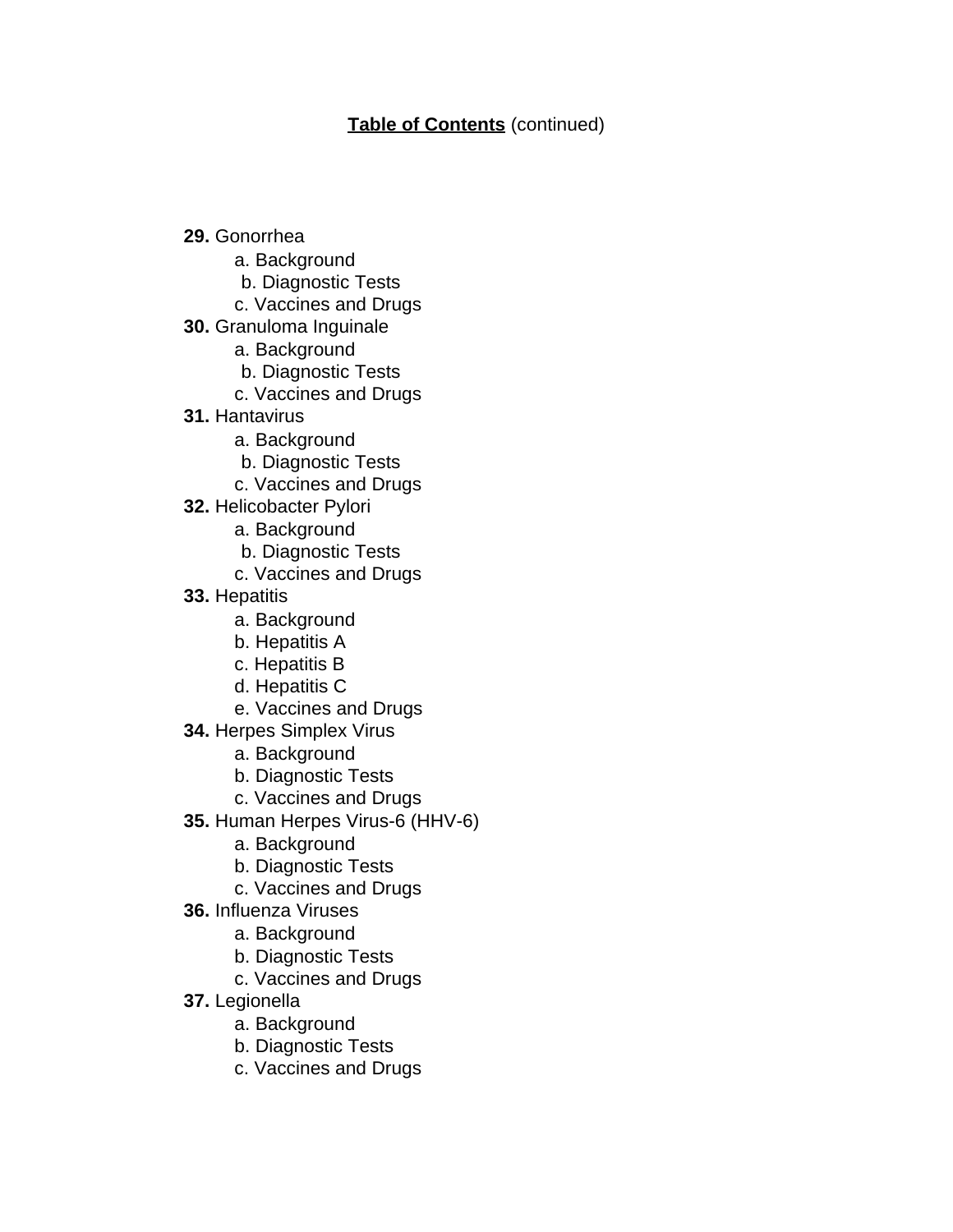- **38.** Lyme Disease
	- a. Background
	- b. Diagnostic Tests
	- c. Vaccines and Drugs
- **39.** Lymphogranuloma Venereum (LGV)
	- a. Background
	- b. Diagnostic Tests
	- c. Vaccines and Drugs
- **40.** Malaria
	- a. Background
	- b. Diagnostic Tests
	- c. Vaccines and Drugs
- **41.** Measles (Rubeola)
	- a. Background
	- b. Diagnostic Tests
	- c. Vaccines and Drugs
- **42.** Meningitis
	- a. Background
	- b. Diagnostic Tests
	- c. Vaccines and Drugs
- **43.** Microsporidium
	- a. Background
	- b. Diagnostic Tests
	- c. Vaccines and Drugs
- **44.** Mononucleosis
	- a. Background
	- b. Diagnostic Tests
	- c. Vaccines and Drugs
- **45.** Mumps
	- a. Background
	- b. Diagnostic Tests
	- c. Vaccines and Drugs
- **46.** Mycoplasma
	- a. Background
	- b. Diagnostic Tests
	- c. Vaccines and Drugs
- **47.** Papillomaviruses
	- a. Background
	- b. Diagnostic Tests
	- c. Vaccines and Drugs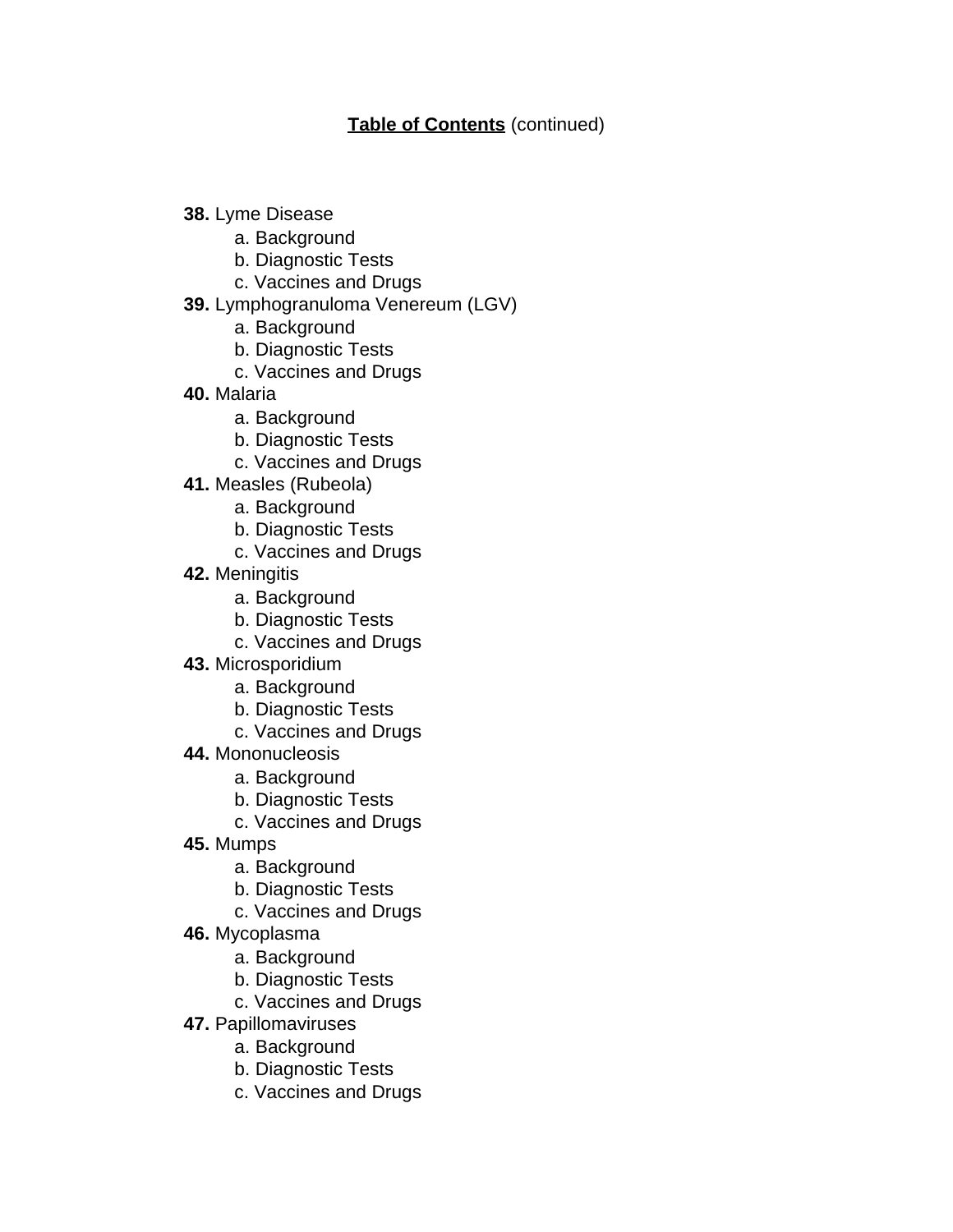- **48.** Parvovirus B19
	- a. Background
	- b. Diagnostic Tests
	- c. Vaccines and Drugs
- **49.** Pneumonia
	- a. Background
	- b. Diagnostic Tests
	- c. Vaccines and Drugs
- **50.** Polyomaviruses
	- a. Background
	- b. Diagnostic Tests
	- c. Vaccines and Drugs
- **51.** Pseudomonas Aeruginosa
	- a. Background
	- b. Diagnostic Tests
	- c. Vaccines and Drugs
- **52.** Rabies
	- a. Background
	- b. Diagnostic Tests
	- c. Vaccines and Drugs
- **53.** Respiratory Syncytial Virus (RSV)
	- a. Background
	- b. Diagnostic Tests
	- c. Vaccines and Drugs
- **54.** RhinoViruses
	- a. Background
	- b. Diagnostic Tests
	- c. Vaccines and Drugs
- **55.** RotaVirus (REOVIRUS)
	- a. Background
	- b. Diagnostic Tests
	- c. Vaccines and Drugs
- **56.** Rubella(MEASLES)
	- a. Background
	- b. Diagnostic Tests
	- c. Vaccines and Drugs
- **57.** Salmonellosis
	- a. Background
	- b. Diagnostic Tests
	- c. Vaccines and Drugs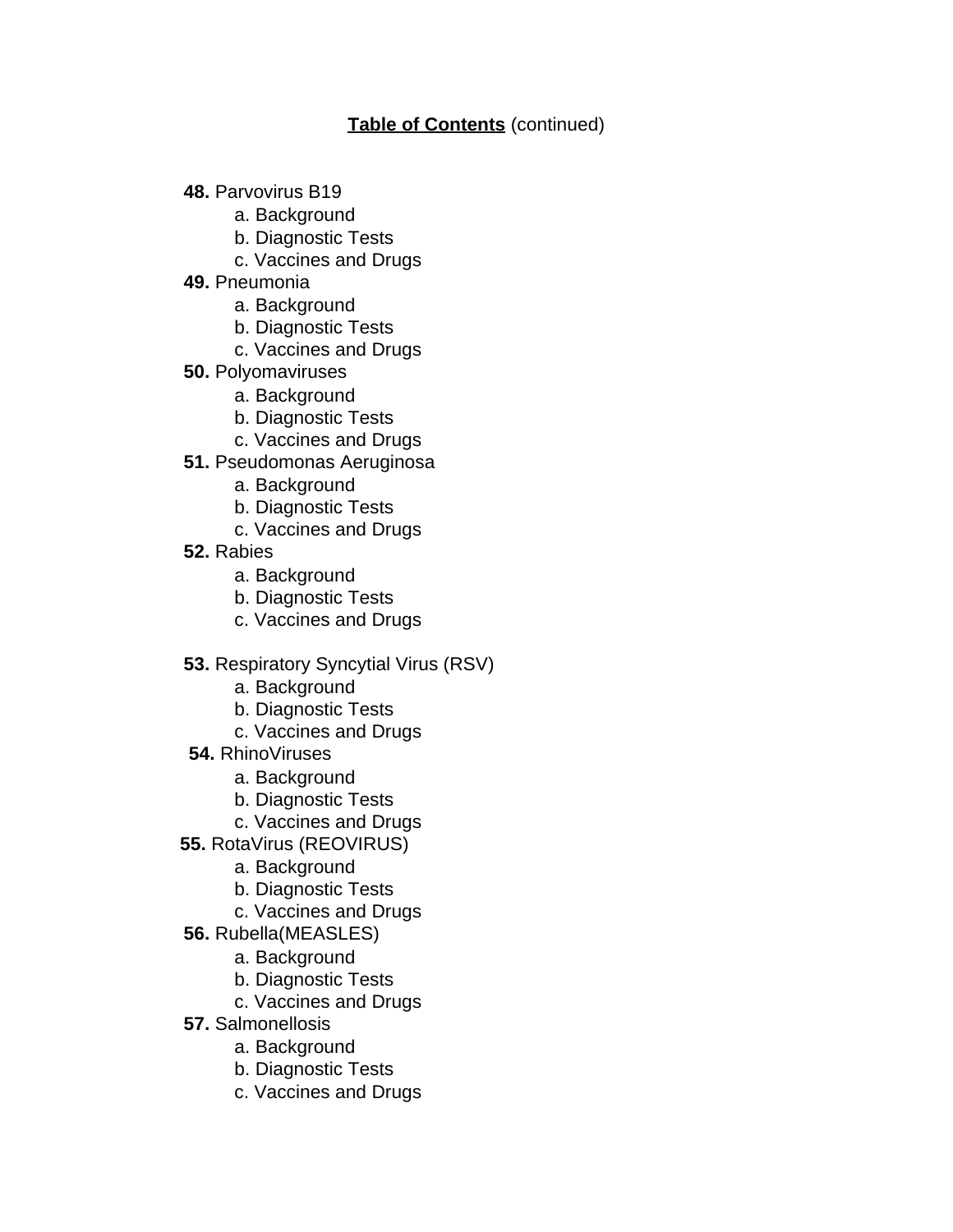- **58.** Septicemia
	- a. Background
	- b. Diagnostic Tests
	- c. Vaccines and Drugs
- **59.** Shigellosis
	- a. Background
	- b. Diagnostic Tests
	- c. Vaccines and Drugs
- **60.** Staphylococcus Aureus
	- a. Background
	- b. Diagnostic Tests
	- c. Vaccines and Drugs
- **61.** Streptococci
	- a. Background
	- b. Diagnostic Tests
	- c. Vaccines and Drugs
- **62.** Syphilis
	- a. Background
	- b. Diagnostic Tests
	- c. Vaccines and Drugs
- **63.** Toxoplasmosis
	- a. Background
	- b. Diagnostic Tests
	- c. Vaccines and Drugs
- **64.** Trichomonas Vaginalis
	- a. Background
	- b. Diagnostic Tests
	- c. Vaccines and Drugs
- **65.** Tuberculosis
	- a. Background
	- b. Diagnostic Tests
	- c. Vaccines and Drugs
- **66.** Vibrio
	- a. Background
	- b. Diagnostic Tests
	- c. Vaccines and Drugs
- **67.** West Nile Virus
	- a. Background
	- b. Diagnostic Tests
	- c. Vaccines and Drugs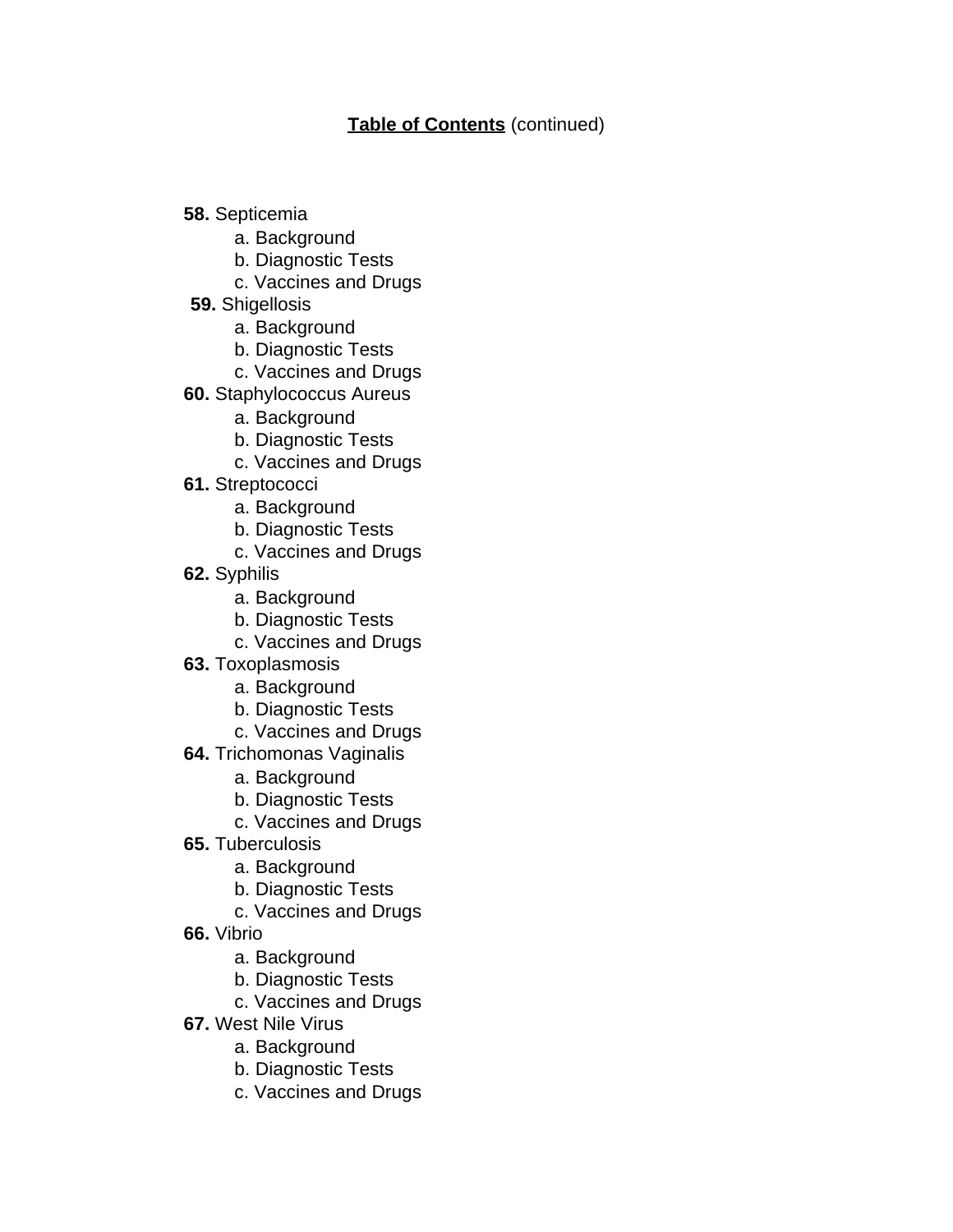## **68.** Yersina

- a. Background
- b. Diagnostic Tests
- c. Vaccines and Drugs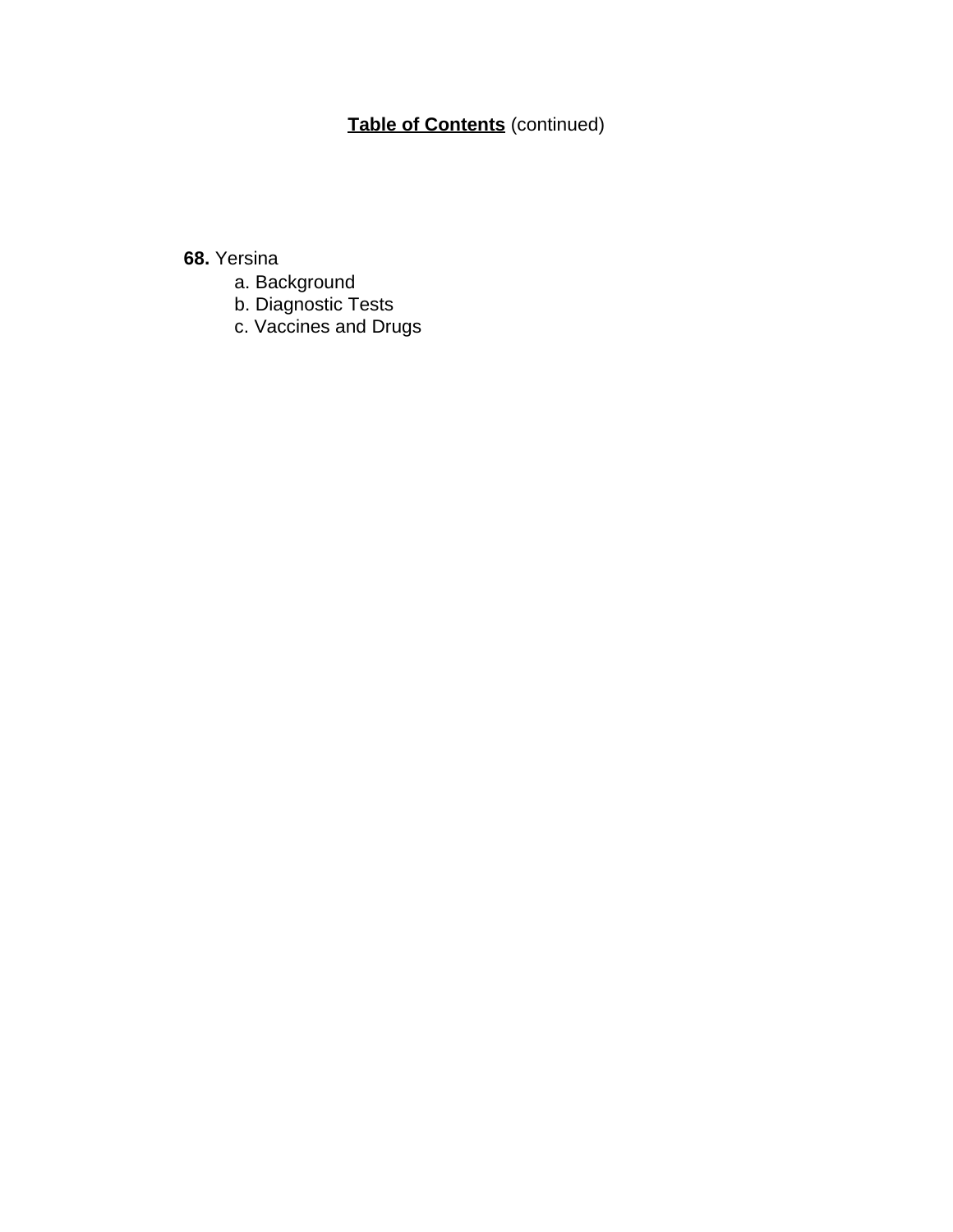#### **List of Tables**

Major Companies Developing or Marketing AIDS Tests Major Companies Developing or Marketing Adenovirus Tests Major Companies Developing or Marketing Bartonella Tests Major Companies Developing or Marketing Campylobacter Tests Major Companies Developing or Marketing Candida Tests Major Companies Developing or Marketing Chlamydia Tests Major Companies Developing or Marketing Clostridium Tests Major Companies Developing or Marketing Coronavirus Tests Major Companies Developing or Marketing Cryptosporidium Tests Major Companies Developing or Marketing CMV Tests Major Companies Developing or Marketing Echovirus Tests Major Companies Developing or Marketing Enterovirus Tests Major Companies Developing or Marketing EBV Tests Major Companies Developing or Marketing Giardia Tests Major Companies Developing or Marketing Gonorrhea Tests Major Companies Developing or Marketing Hantavirus Tests Major Companies Developing or Marketing Helicobacter Pylori Tests Major Companies Developing or Marketing Hepatitis Tests Major Companies Developing or Marketing Herpes Tests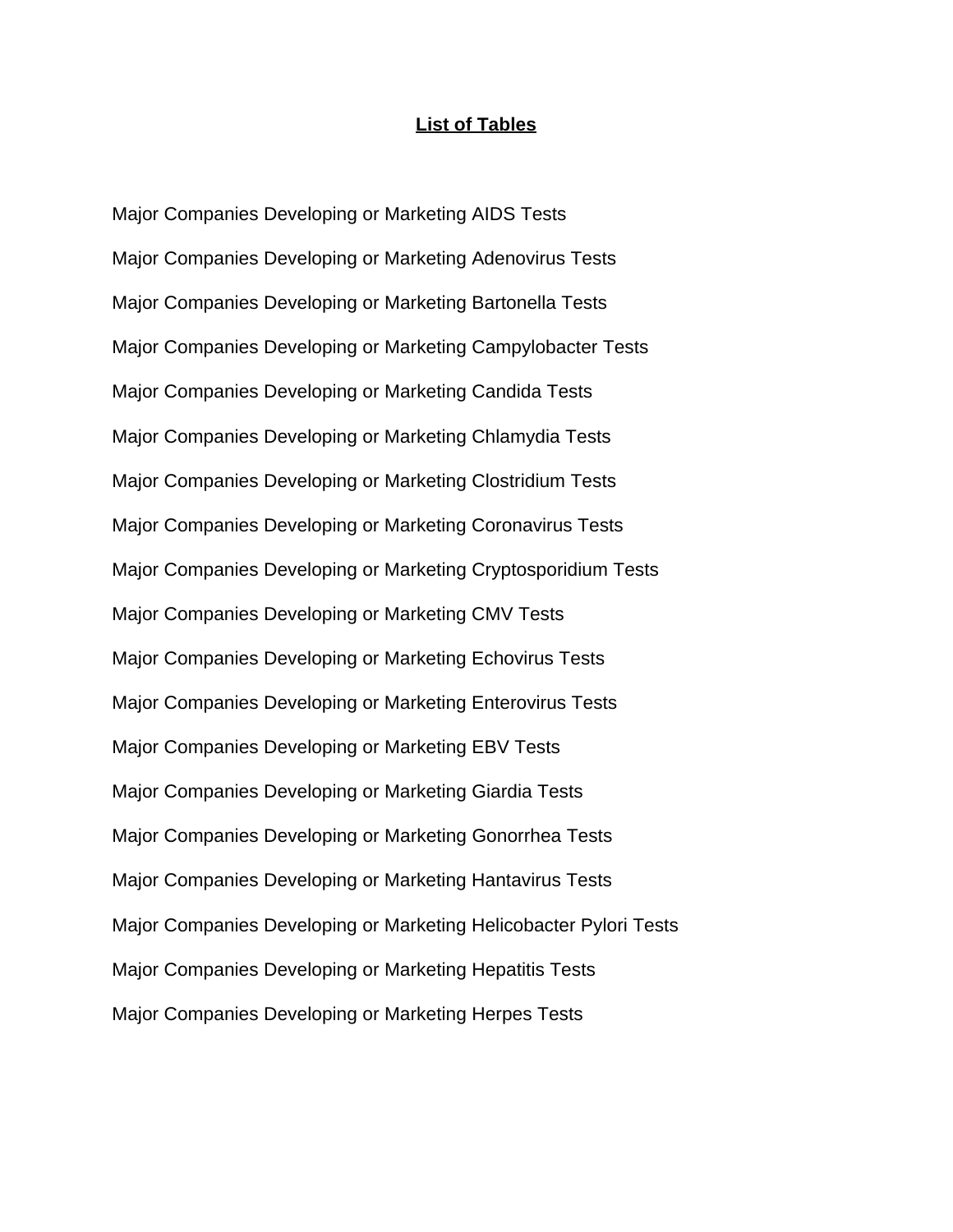#### **List of Tables** (continued)

Major Companies Developing or Marketing Influenza Tests Major Companies Developing or Marketing Legionella Tests Major Companies Developing or Marketing Lyme Disease Tests Major Companies Developing or Marketing Lymphogranuloma Tests Major Companies Developing or Marketing Malaria Tests Major Companies Developing or Marketing Measles Tests Major Companies Developing or Marketing Meningitis Tests Major Companies Developing or Marketing Microsporidium Tests Major Companies Developing or Marketing Mononucleosis Tests Major Companies Developing or Marketing Mumps Tests Major Companies Developing or Marketing Mycoplasma Tests Major Companies Developing or Marketing Papilloma Virus Tests Major Companies Developing or Marketing Parvovirus Tests Major Companies Developing or Marketing Pneumonia Tests Major Companies Developing or Marketing RSV Tests Major Companies Developing or Marketing Rotavirus Tests Major Companies Developing or Marketing Rubella Tests Major Companies Developing or Marketing Salmonella Tests